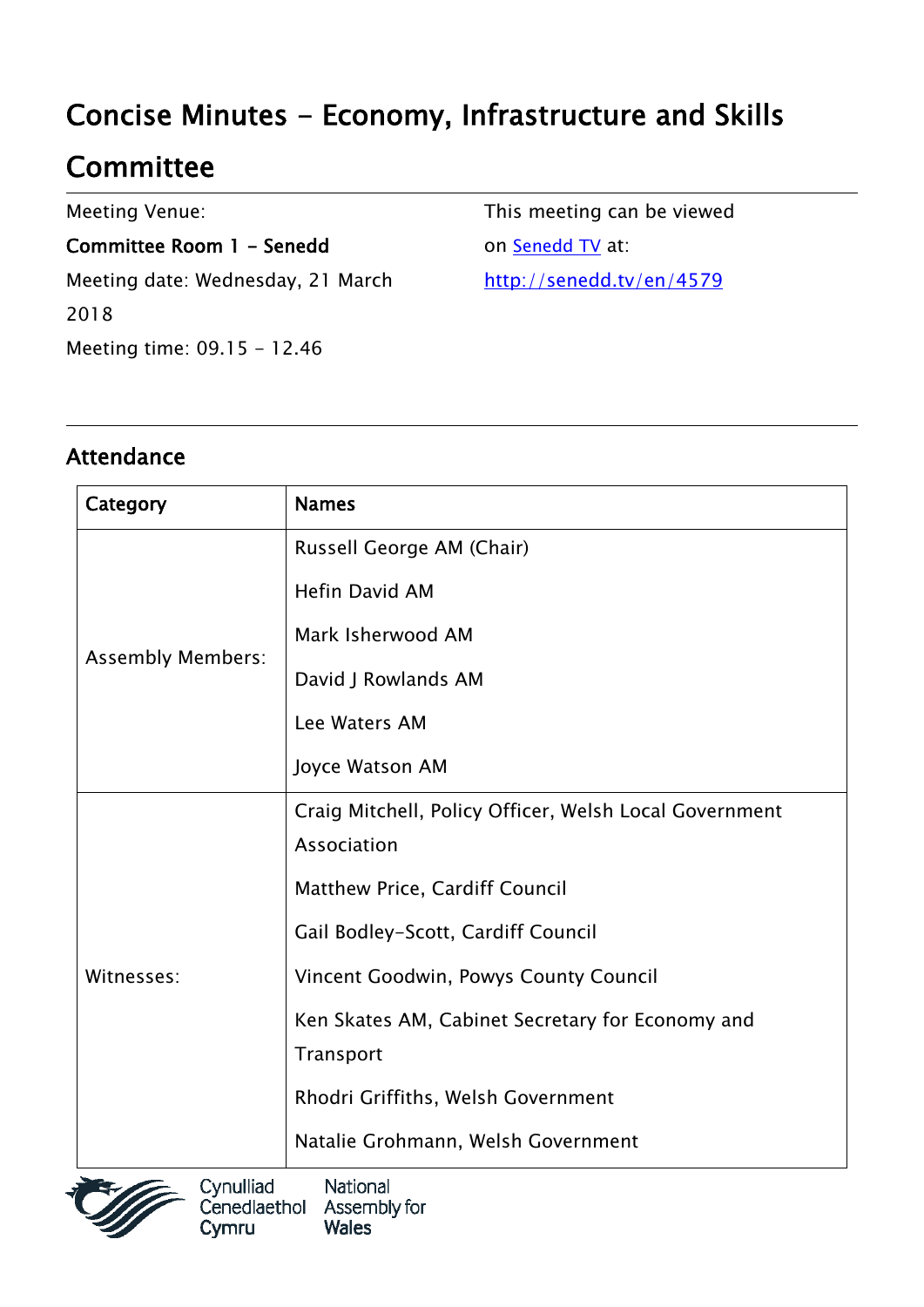| Committee Staff: | Gareth Price (Clerk)                 |
|------------------|--------------------------------------|
|                  | Abigail Phillips (Second Clerk)      |
|                  | Robert Lloyd-Williams (Deputy Clerk) |
|                  | Mike Lewis (Deputy Clerk)            |
|                  | Andrew Minnis (Researcher)           |
|                  | Ben Stokes (Researcher)              |
|                  |                                      |

#### 1 Introductions, apologies, substitutions and declarations of interest

- 1.1 Apologies were received from Adam Price AM and Vikki Howells AM
- 1.2 There were no substitutions
- 2 Paper(s) to note
- 2.1 Written evidence from the Port of Milford Haven on the inquiry into Enterprise Zones
- 2.1 The Committee noted the written evidence
- 3 Motion under Standing Order 17.42 to resolve to exclude the public from items 4 and 5
- 3.1 The Committee agreed the motion
- 4 Consideration of draft report Enterprise Zones
- 4.1 The Committee considered the draft report.

#### 5 Scoping paper – State of Roads in Wales

- 5.1 The Committee considered the scoping paper
- 6 Local Government Active Travel (Wales) Act 2013 Post-Legislative Scrutiny
- 6.1 The witnesses answered questions from Committee Members
- 6.2 Craig Mitchell agreed to provide the Committee with the following information: